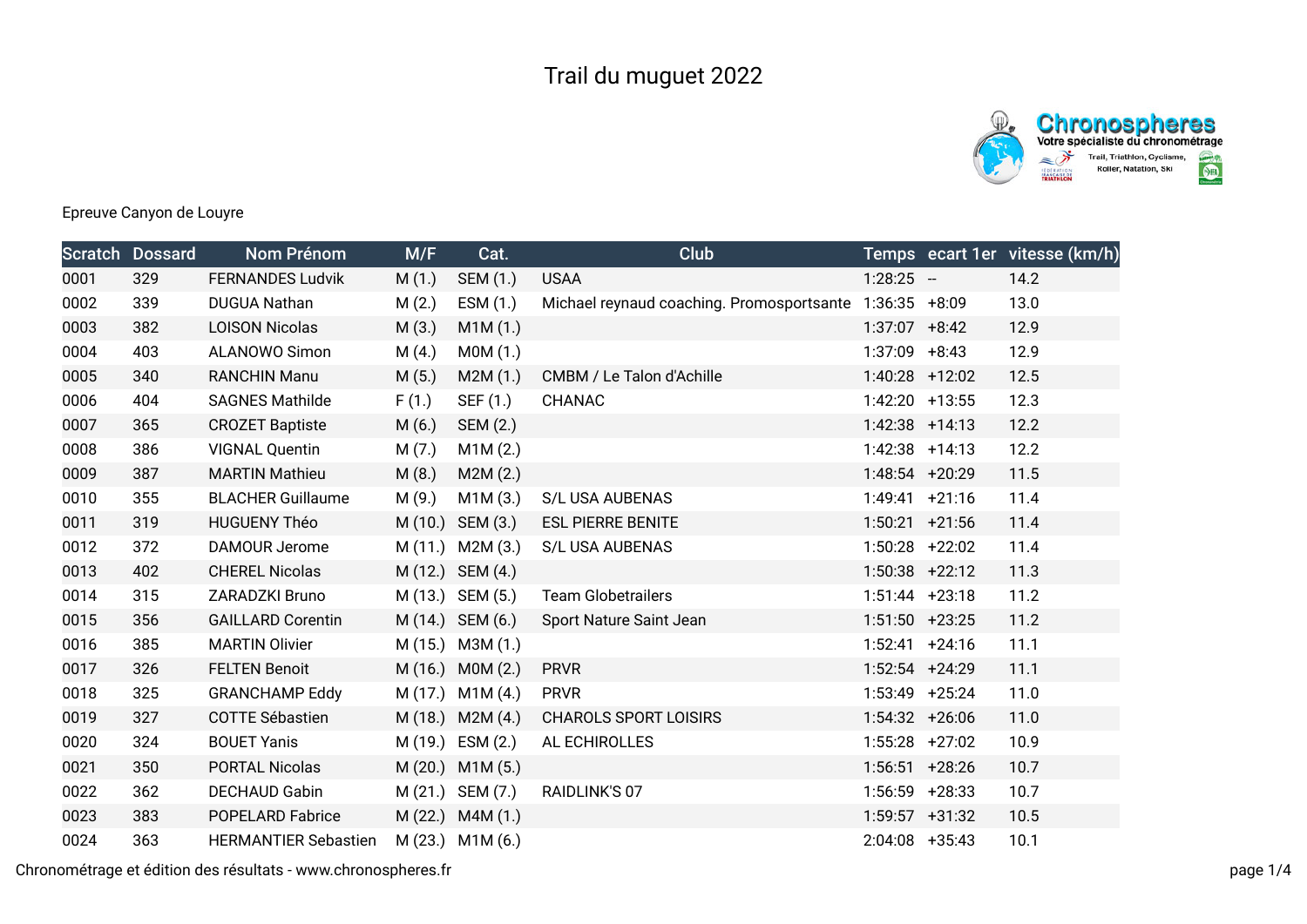|      | <b>Scratch Dossard</b> | Nom Prénom                | M/F   | Cat.                      | <b>Club</b>                              |                  |                  | Temps ecart 1er vitesse (km/h) |
|------|------------------------|---------------------------|-------|---------------------------|------------------------------------------|------------------|------------------|--------------------------------|
| 0025 | 399                    | <b>BASTIDE Manaut</b>     |       | M (24.) JUM (1.)          |                                          | $2:04:21$ +35:55 |                  | 10.1                           |
| 0026 | 317                    | <b>FANGET Adrien</b>      |       | M (25.) SEM (8.)          | Montelimar Triathlon                     | $2:05:25$ +37:00 |                  | 10.0                           |
| 0027 | 374                    | <b>CARPENTIER Samuel</b>  |       | M (26.) M3M (2.)          | <b>PVRV</b>                              | $2:06:36$ +38:11 |                  | 9.9                            |
| 0028 | 381                    | <b>LAURENT Maxime</b>     |       | M (27.) SEM (9.)          |                                          | $2:06:47$ +38:21 |                  | 9.9                            |
| 0029 | 305                    | GUZMÁN José               |       | M (28.) SEM (10.)         | raidlink's                               | $2:07:12$ +38:47 |                  | 9.9                            |
| 0030 | 306                    | <b>HOURS Philippe</b>     |       | M (29.) M4M (2.)          |                                          | 2:08:02 +39:37   |                  | 9.8                            |
| 0031 | 314                    | <b>ARAUJO Philippe</b>    |       | M (30.) M2M (5.)          | <b>USAA</b>                              | $2:08:27$ +40:01 |                  | 9.8                            |
| 0032 | 371                    | <b>CAPUANO Christophe</b> |       | M (31.) M2M (6.)          | S/L USA AUBENAS                          | 2:08:27 +40:02   |                  | 9.8                            |
| 0033 | 320                    | <b>FARGIER Lilian</b>     |       | M (32.) M2M (7.)          | <b>USAA</b>                              | $2:08:30 +40:05$ |                  | 9.8                            |
| 0034 | 380                    | <b>GUILLET Richard</b>    |       | M (33.) M0M (3.)          |                                          | $2:09:06$ +40:40 |                  | 9.7                            |
| 0035 | 376                    | <b>BERCHE Marie-Paule</b> | F(2.) | MOF(1.)                   |                                          | 2:09:06 +40:41   |                  | 9.7                            |
| 0036 | 353                    | HERMANTIER Jérôme         |       | M (34.) M2M (8.)          |                                          | $2:09:09$ +40:44 |                  | 9.7                            |
| 0037 | 303                    | PARIS Remi                |       | M (35.) M1M (7.)          |                                          | 2:09:32 +41:06   |                  | 9.7                            |
| 0038 | 335                    | <b>CABIRON Mikaël</b>     |       | M (36.) M0M (4.)          |                                          | $2:09:57$ +41:32 |                  | 9.6                            |
| 0039 | 358                    | <b>GAILLARD Amaury</b>    |       | M (37.) SEM (11.)         | Sport Nature Saint Jean                  | $2:10:21$ +41:56 |                  | 9.6                            |
| 0040 | 361                    | NOUET Jerome              |       | M (38.) M2M (9.)          | Chassezac sports nature                  |                  | $2:10:57$ +42:32 | 9.6                            |
| 0041 | 304                    | <b>VALDENAIRE Andy</b>    |       | M (39.) SEM (12.)         |                                          | $2:10:57$ +42:32 |                  | 9.6                            |
| 0042 | 348                    | <b>DEVES Thomas</b>       |       | M (40.) SEM (13.)         |                                          | $2:11:29$ +43:04 |                  | 9.5                            |
| 0043 | 395                    | <b>BECOURT Maxence</b>    |       | M (41.) M0M (5.)          |                                          | $2:12:21$ +43:56 |                  | 9.5                            |
| 0044 | 400                    | <b>COCCIA Joel</b>        |       | M (42.) M4M (3.)          | Sport Nature Saint Jean                  | $2:12:22$ +43:57 |                  | 9.5                            |
| 0045 | 341                    | STOFFT Noël               |       | M (43.) M4M (4.)          |                                          | $2:12:55$ +44:30 |                  | 9.4                            |
| 0046 | 351                    | <b>LHEUR Lindsay</b>      | F(3.) | MOF(2.)                   |                                          | $2:13:25$ +45:00 |                  | 9.4                            |
| 0047 | 308                    | <b>CHIFFLET Melle</b>     | F(4.) | ESF (1.)                  | <b>USAA</b>                              | $2:14:12 +45:47$ |                  | 9.3                            |
| 0048 | 392                    | JARDEN Jerome             |       | M (44.) M3M (3.)          |                                          | $2:14:42 +46:16$ |                  | 9.3                            |
| 0049 | 370                    | <b>FARGIER Laurent</b>    |       |                           | M (45.) M2M (10.) ASSO TRAIL DES DOLMENS | $2:16:07$ +47:42 |                  | 9.2                            |
| 0050 | 394                    | <b>DECHAUD Michel</b>     |       | M (46.) M5M (1.)          |                                          | $2:16:16$ +47:51 |                  | 9.2                            |
| 0051 | 321                    | <b>ANDREO Eric</b>        |       | $M(47.)$ M4M $(5.)$       | <b>USA</b>                               | 2:17:26 +49:01   |                  | 9.1                            |
| 0052 | 346                    | <b>TRIPOT Stéphane</b>    |       | M (48.) M2M (11.) Aubenas |                                          | 2:18:01 +49:36   |                  | 9.1                            |
| 0053 | 336                    | <b>MEYER Gilles</b>       |       | M (49.) M1M (8.)          |                                          | 2:18:19 +49:54   |                  | 9.1                            |
| 0054 | 373                    | <b>GUERU Didier</b>       |       | M (50.) M2M (12.)         |                                          | $2:18:38$ +50:13 |                  | 9.0                            |
| 0055 | 359                    | <b>PLANCHON Vérane</b>    | F(5.) | MOF(3.)                   | S/L USA AUBENAS                          | $2:18:46$ +50:20 |                  | 9.0                            |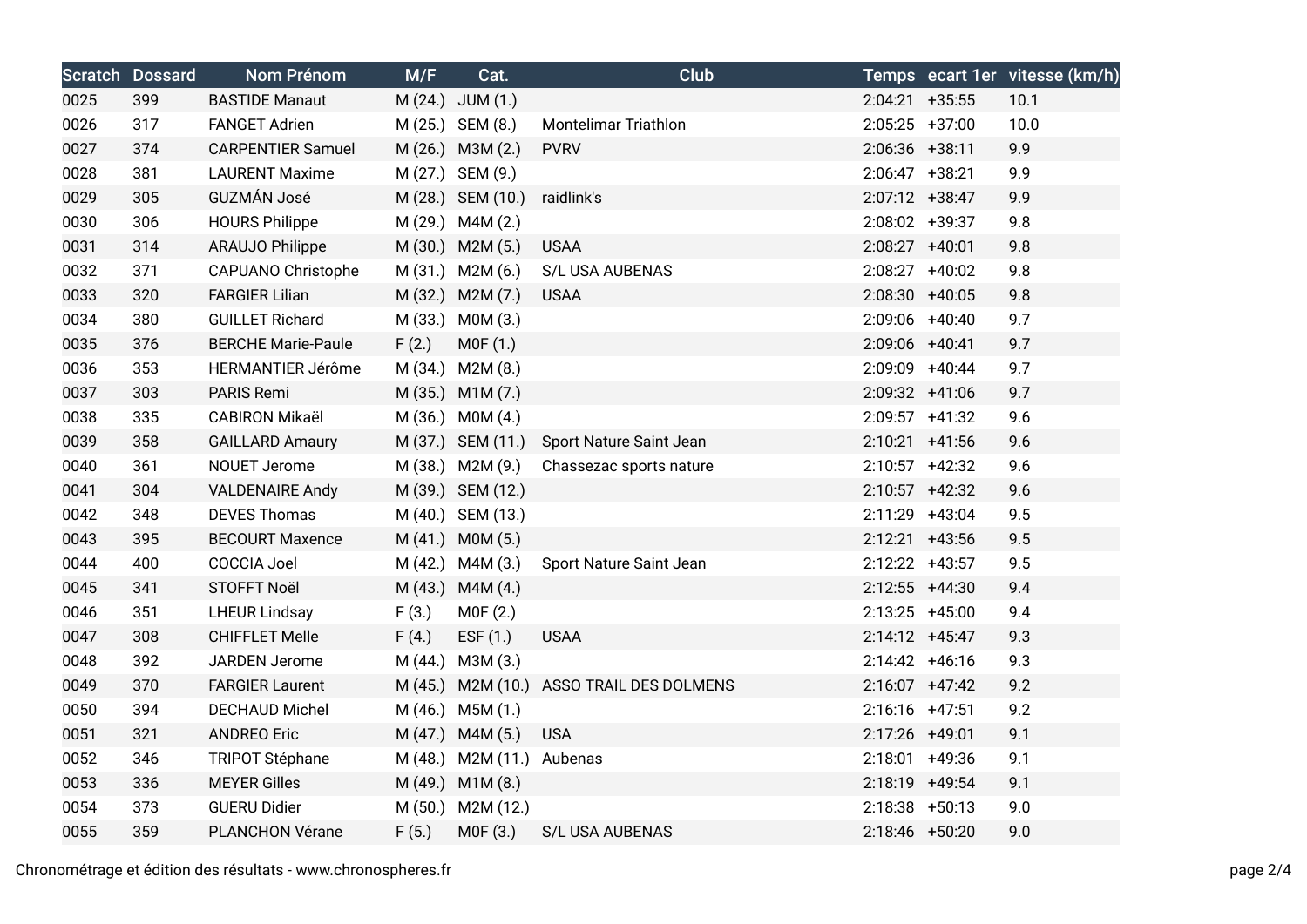|      | <b>Scratch Dossard</b> | Nom Prénom                  | M/F    | Cat.                | <b>Club</b>                       |                   | Temps ecart 1er vitesse (km/h) |
|------|------------------------|-----------------------------|--------|---------------------|-----------------------------------|-------------------|--------------------------------|
| 0056 | 344                    | <b>PLAN Guillaume</b>       |        | M (51.) M1M (9.)    | <b>USAA</b>                       | $2:18:58$ +50:33  | 9.0                            |
| 0057 | 334                    | <b>BROUSSET Xavier</b>      |        | M (52.) M3M (4.)    |                                   | 2:19:05 +50:39    | 9.0                            |
| 0058 | 384                    | <b>BALLAIRE Maxime</b>      |        | M (53.) SEM (14.)   |                                   | $2:19:11 + 50:46$ | 9.0                            |
| 0059 | 354                    | <b>MAZON Francis</b>        |        | M (54.) M6M (1.)    | Aubenas triathlon                 | $2:21:33 + 53:08$ | 8.9                            |
| 0060 | 367                    | <b>GRILLET MUNIER Gaël</b>  |        | M (55.) M2M (13.)   |                                   | $2:21:40 +53:15$  | 8.8                            |
| 0061 | 331                    | CHIFFLET Marlène            | F(6.)  | M2F(1.)             | <b>USAA</b>                       | $2:23:53$ +55:28  | 8.7                            |
| 0062 | 393                    | <b>VIGNE Julien</b>         |        | M (56.) M0M (6.)    |                                   | $2:24:01$ +55:36  | 8.7                            |
| 0063 | 389                    | RIEUSSET Jean Marc          |        | M (57.) M3M (5.)    | VALVIGNERES                       | $2:24:02$ +55:37  | 8.7                            |
| 0064 | 364                    | <b>REVEL Francois</b>       |        | M (58.) M3M (6.)    | Aubenas                           | $2:25:24$ +56:58  | 8.6                            |
| 0065 | 375                    | <b>BEZIAT Servais</b>       |        |                     | M (59.) M2M (14.) S/L USA AUBENAS | $2:25:24$ +56:59  | 8.6                            |
| 0066 | 307                    | PLOQUIN Claire              | F(7.)  | MOF(4.)             |                                   | $2:27:15$ +58:50  | 8.5                            |
| 0067 | 301                    | <b>COGNE Matteo</b>         |        | M (60.) ESM (3.)    |                                   | 2:27:49 +59:24    | 8.5                            |
| 0068 | 391                    | <b>ANDREO Christelle</b>    | F(8.)  | M3F (1.)            | le TEIL COURT                     | $2:28:23$ +59:58  | 8.4                            |
| 0069 | 388                    | <b>HAIMER Henneda</b>       | F(9.)  | M3F (2.)            |                                   | $2:28:23 + 59:58$ | 8.4                            |
| 0070 | 368                    | <b>QUILLEC Pierre-Henri</b> |        | M (61.) SEM (15.)   |                                   | $2:28:51$ +60:26  | 8.4                            |
| 0071 | 310                    | <b>KERDUDO Grégory</b>      |        | M (62.) SEM (16.)   |                                   | $2:29:04$ +60:39  | 8.4                            |
| 0072 | 390                    | <b>CHIROUZE Fabien</b>      |        | M (63.) M2M (15.)   |                                   | $2:29:10 + 60:45$ | 8.4                            |
| 0073 | 366                    | <b>DELHOMME Bruno</b>       |        | M (64.) M2M (16.)   |                                   | $2:29:36$ +61:10  | 8.4                            |
| 0074 | 318                    | <b>FANGET Julie</b>         |        | $F(10.)$ SEF $(2.)$ | Montelimar Triathlon              | $2:29:47$ +61:22  | 8.4                            |
| 0075 | 396                    | <b>ROBERT Thibault</b>      |        | M (65.) M0M (7.)    | <b>ADDSNA</b>                     | $2:29:57$ +61:32  | 8.4                            |
| 0076 | 328                    | <b>FIALON Alexandra</b>     | F(11.) | M2F (2.)            |                                   | $2:31:13 +62:48$  | 8.3                            |
| 0077 | 360                    | <b>FAYARD Catherine</b>     |        | $F(12.)$ MOF $(5.)$ | FR Anse - TCN                     | $2:31:43 +63:17$  | 8.3                            |
| 0078 | 369                    | <b>GREL Laurent</b>         |        | M (66.) M4M (6.)    |                                   | $2:32:49$ +64:24  | 8.2                            |
| 0079 | 379                    | <b>ROTTELEUR Patrice</b>    |        | M (67.) M6M (2.)    |                                   | $2:34:31 + 66:06$ | 8.1                            |
| 0080 | 345                    | <b>GERAY Marina</b>         |        | $F(13.)$ M1F $(1.)$ | Aubenas                           | $2:34:40 +66:14$  | 8.1                            |
| 0081 | 309                    | <b>BASTIDE Charles</b>      |        | M (68.) M4M (7.)    | <b>USAA</b>                       | $2:34:40 +66:15$  | 8.1                            |
| 0082 | 349                    | <b>RIQUE Olivier</b>        |        | M (69.) M2M (17.)   |                                   | 2:42:04 +73:39    | 7.7                            |
| 0083 | 342                    | MASSONOT Amélie             |        | $F(14.)$ MOF $(6.)$ |                                   | $2:42:05$ +73:40  | 7.7                            |
| 0084 | 347                    | RICHARD Kévin               |        | M (70.) SEM (17.)   |                                   | $2:42:30$ +74:05  | 7.7                            |
| 0085 | 343                    | <b>MASSONOT Maxime</b>      |        | M (71.) M0M (8.)    |                                   | $2:42:45$ +74:20  | 7.7                            |
| 0086 | 330                    | <b>MEJEAN François</b>      |        | M (72.) M0M (9.)    |                                   | $2:42:58$ +74:32  | 7.7                            |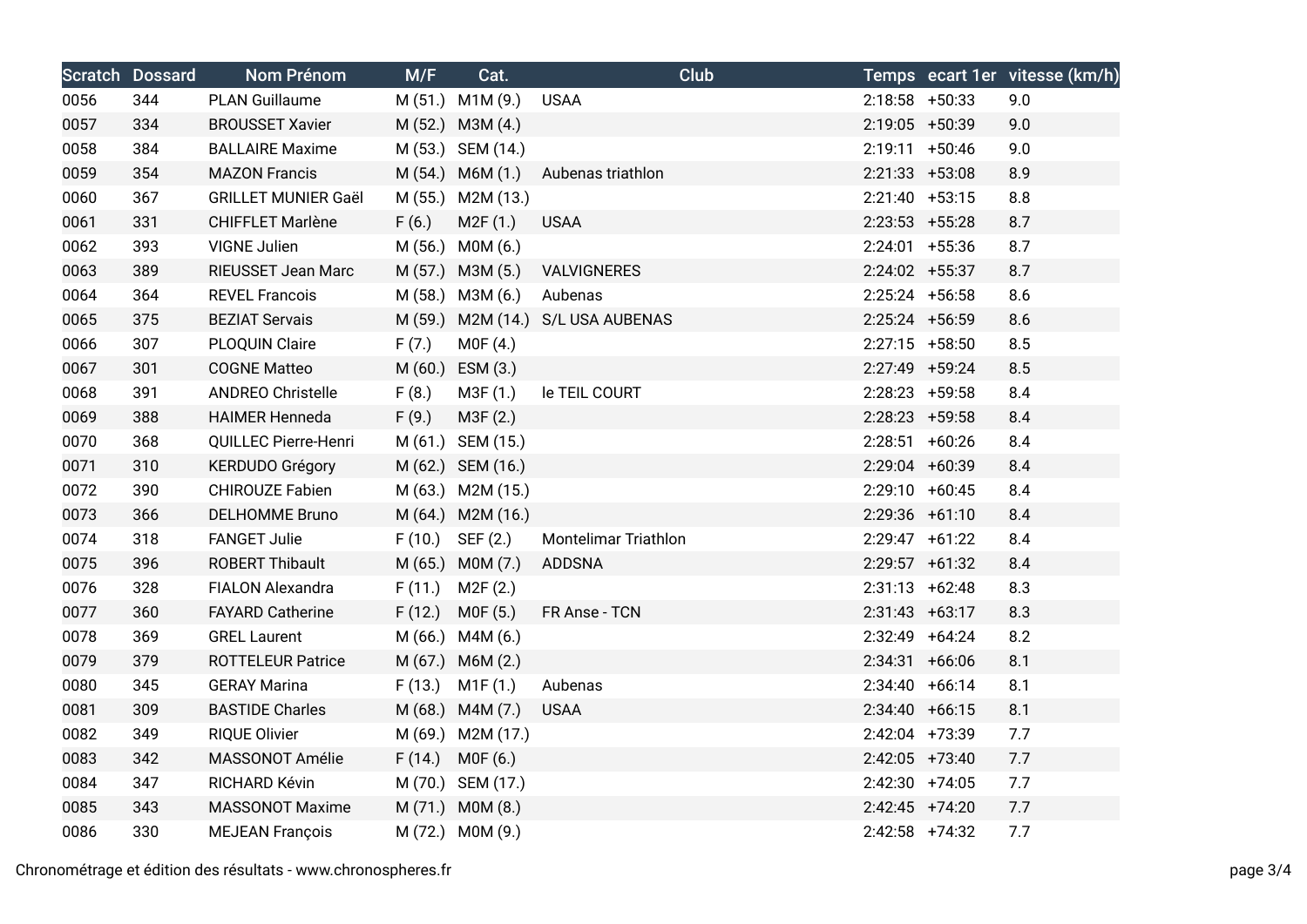| Scratch    | <b>Dossard</b> | Nom Prénom                     | M/F     | Cat.              | <b>Club</b>                |                   |                   | Temps ecart 1er vitesse (km/h) |
|------------|----------------|--------------------------------|---------|-------------------|----------------------------|-------------------|-------------------|--------------------------------|
| 0087       | 357            | <b>BONNEFOI Anthony</b>        |         | M (73.) M0M (10.) |                            | $2:46:57$ +78:32  |                   | 7.5                            |
| 0088       | 313            | LAURENT Gaëtan                 | M (74.) | M2M (18.)         |                            | $2:47:11 + 78:46$ |                   | 7.5                            |
| 0089       | 322            | <b>FEUILLADE Aurélie</b>       | F(15.)  | M0F (7.)          |                            | $2:47:29$ +79:04  |                   | 7.5                            |
| 0090       | 323            | <b>FEUILLADE Vincent</b>       |         | M (75.) M2M (19.) |                            | $2:47:30$ +79:05  |                   | 7.5                            |
| 0091       | 312            | <b>SENCEY Emmanuel</b>         |         | M (76.) M1M (10.) |                            | $2:51:40 + 83:15$ |                   | 7.3                            |
| 0092       | 333            | <b>ARMAND Julien</b>           |         | M (77.) M1M (11.) |                            | $2:52:40 + 84:15$ |                   | 7.2                            |
| 0093       | 302            | <b>TRONQUET Mathieu</b>        |         | M (78.) M1M (12.) |                            | $2:53:34$ +85:09  |                   | 7.2                            |
| 0094       | 311            | CANALI Armèle                  | F(16.)  | MOF(8.)           |                            | $2:53:59$ +85:34  |                   | 7.2                            |
| 0095       | 316            | <b>HENRY Lionel</b>            |         | M (79.) M2M (20.) | les boulets de canon du 07 | $2:57:34$ +89:09  |                   | 7.0                            |
| 0096       | 398            | <b>LUCCHESI PALLI Frederic</b> | M(80.)  | M2M (21.)         |                            | $2:57:35$ +89:10  |                   | 7.0                            |
| 0097       | 337            | <b>COCCIA Mathilde</b>         | F(17.)  | SEF (3.)          | sport nature st jean       |                   | $3:13:04$ +104:39 | 6.5                            |
| 0098       | 338            | <b>ARNAUD Justine</b>          | F(18.)  | SEF (4.)          |                            |                   | $3:13:05$ +104:40 | 6.5                            |
| <b>DNS</b> | 332            | <b>MICHEL Bruno</b>            | M       | M4M               |                            | DNS               |                   |                                |
| <b>DNS</b> | 352            | FZEF Fzez                      | М       | M <sub>10</sub> M |                            | <b>DNS</b>        |                   |                                |
| <b>DNS</b> | 377            | <b>TAULELLE Patrice</b>        | M       | M2M               |                            | <b>DNS</b>        |                   |                                |
| <b>DNS</b> | 378            | <b>BECOURT Maxence</b>         | M       | M0M               | Octopussy running crew     | <b>DNS</b>        |                   |                                |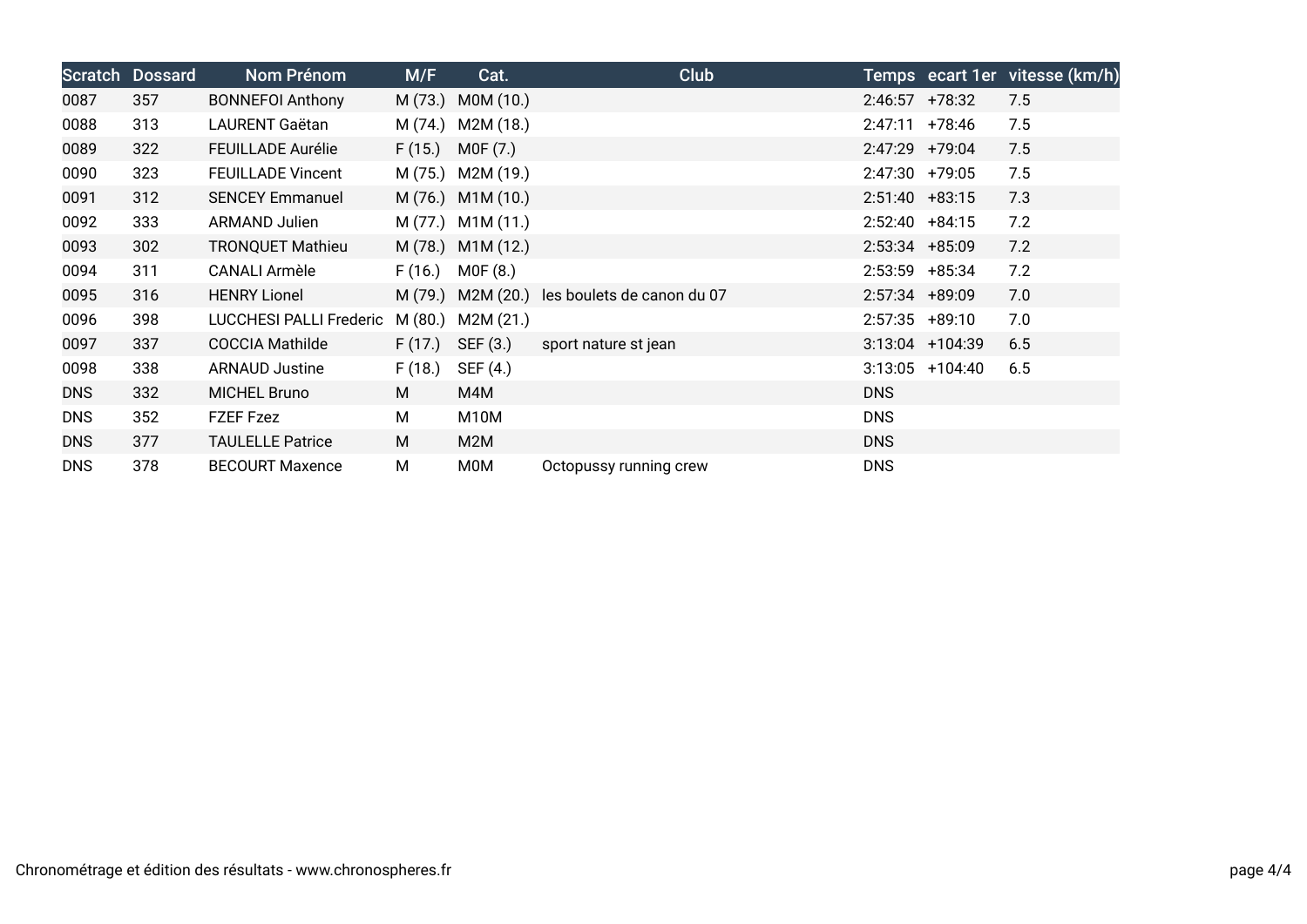



## Epreuve Les Crêtes

|      | <b>Scratch Dossard</b> | Nom Prénom                 | M/F     | Cat.             | Club                       |                   | Temps ecart 1er vitesse (km/h) |
|------|------------------------|----------------------------|---------|------------------|----------------------------|-------------------|--------------------------------|
| 0001 | 99                     | <b>HOLUIGUE Antoine</b>    | M(1.)   | SEM (1.)         | Team atc 26                | $0:51:44 -$       | 13.9                           |
| 0002 | 56                     | <b>SOCRATE Jonatan</b>     | M(2.)   | ESM(1.)          | Aubenas                    | $0:52:42 +0:58$   | 13.6                           |
| 0003 | 101                    | <b>DUSSERRE Colin</b>      | M(3.)   | SEM (2.)         | <b>S/L USA AUBENAS</b>     | $0:52:43 +0:58$   | 13.6                           |
| 0004 | 135                    | <b>RIFFARD Thomas</b>      | M(4.)   | SEM (3.)         |                            | $0:53:10 +1:26$   | 13.5                           |
| 0005 | 98                     | SAHLOUL Sami               | M(5.)   | MOM(1.)          | <b>UC AUBENAS</b>          | $0:53:11 +1:26$   | 13.5                           |
| 0006 | 27                     | <b>CAROTTA Léo</b>         | M(6.)   | SEM (4.)         | <b>USAA</b>                | $0:53:23$ +1:38   | 13.4                           |
| 0007 | 5 <sup>5</sup>         | <b>FARJON Jacques</b>      | M(7.)   | MOM(2.)          |                            | $0:54:48$ +3:04   | 13.1                           |
| 0008 | 68                     | <b>TOGNETTY Romain</b>     | M(8.)   | JUM(1.)          | <b>ASAD</b>                | $0:59:15$ +7:31   | 12.1                           |
| 0009 | 113                    | <b>ARMAND Yvan</b>         | M(9.)   | M3M(1.)          | <b>K LAMP France</b>       | $1:00:22 + 8:38$  | 11.9                           |
| 0010 | 111                    | <b>SARRAZIN Nans</b>       |         | M (10.) SEM (5.) |                            | $1:01:31 +9:47$   | 11.7                           |
| 0011 | 120                    | <b>BURLET Jean Yves</b>    |         | M (11.) SEM (6.) |                            | $1:01:38$ +9:53   | 11.6                           |
| 0012 | 102                    | <b>MANCINA Michel</b>      | M(12.)  | M2M (1.)         |                            | 1:02:22 +10:37    | 11.5                           |
| 0013 | 93                     | <b>ISSARTEL Mario</b>      | M(13.)  | JUM (2.)         |                            | $1:03:11$ +11:27  | 11.3                           |
| 0014 | 24                     | <b>CHIFFLET Guilhem</b>    | M (14.) | JUM (3.)         |                            | $1:03:20$ +11:36  | 11.3                           |
| 0015 | 92                     | <b>ISSARTEL Christophe</b> | M(15.)  | M3M (2.)         | les boulets de canon du 07 | $1:04:00$ +12:16  | 11.2                           |
| 0016 | 105                    | <b>LEGROS Sonia</b>        | F(1.)   | SEF (1.)         | Lentille City Cats         | $1:04:04$ +12:20  | 11.2                           |
| 0017 | 114                    | <b>FARJON Aimeric</b>      | M (16.) | MOM(3.)          |                            | $1:04:49$ +13:05  | 11.1                           |
| 0018 | 128                    | <b>MOIREL Cedric</b>       | M (17.) | MOM(4.)          |                            | $1:05:41$ +13:57  | 10.9                           |
| 0019 | 70                     | <b>AMIEL Pascal</b>        | M (18.) | M3M (3.)         | <b>ACBP</b>                | $1:05:51$ +14:07  | 10.9                           |
| 0020 | 115                    | <b>RONDIO Pierre</b>       | M (19.) | M4M (1.)         |                            | $1:07:21$ +15:36  | 10.6                           |
| 0021 | 80                     | <b>BERTRAND Adrien</b>     | M(20.)  | SEM (7.)         |                            | $1:07:34$ +15:50  | 10.6                           |
| 0022 | 26                     | <b>CROMBEZ Jeremy</b>      | M(21.)  | SEM (8.)         |                            | $1:07:42$ +15:57  | 10.6                           |
| 0023 | 57                     | <b>VIEU Didier</b>         | M(22.)  | M3M(4.)          |                            | $1:08:29$ +16:44  | 10.5                           |
| 0024 | 25                     | <b>SEUZARET Julien</b>     | M(23.)  | MOM(5.)          | ac miramas                 | $1:08:40 + 16:56$ | 10.4                           |

Chronométrage et édition des résultats - www.chronospheres.fr page 1/5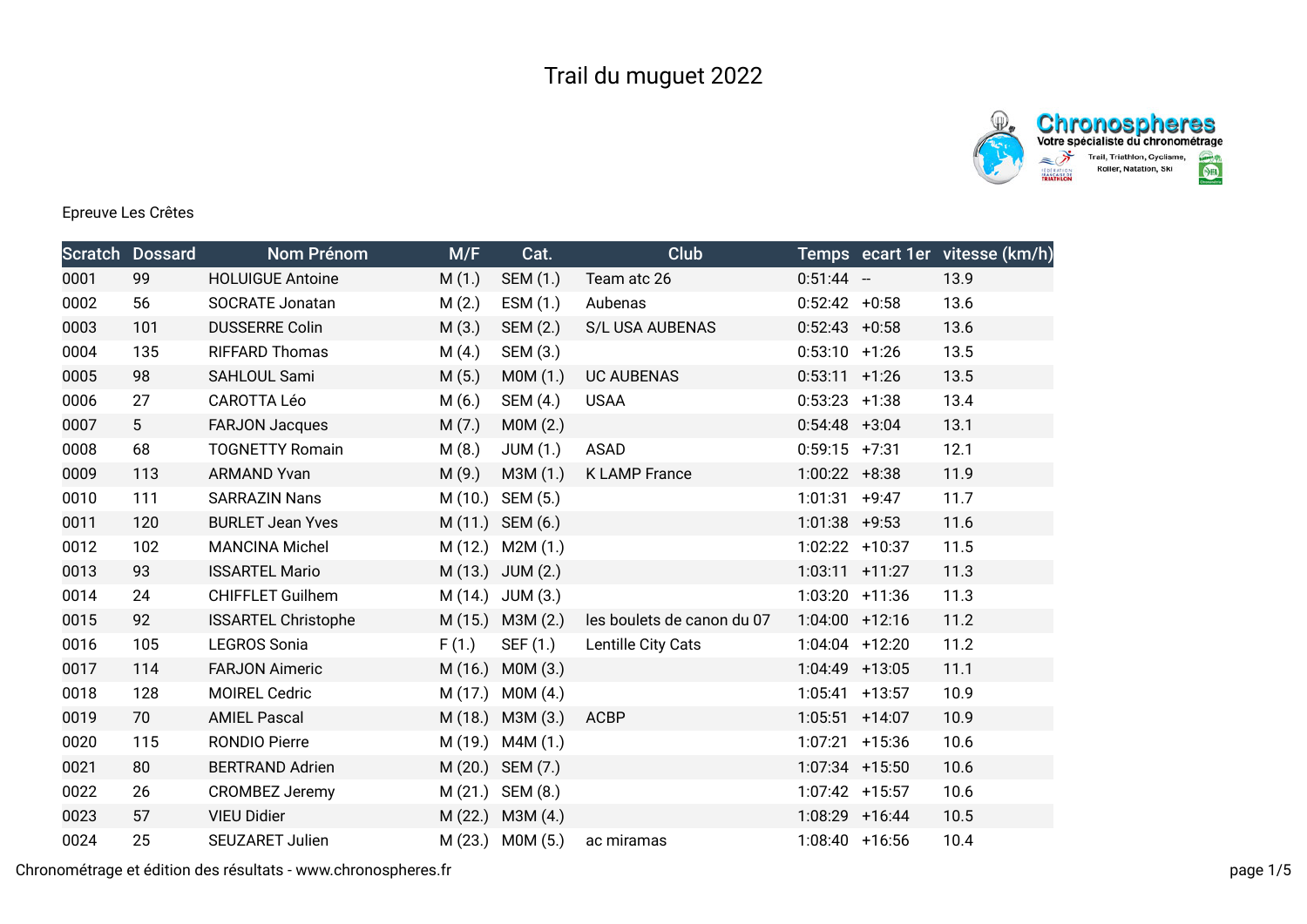|      | <b>Scratch Dossard</b> | Nom Prénom                  | M/F   | Cat.                | <b>Club</b>            |                   |                  | Temps ecart 1er vitesse (km/h) |
|------|------------------------|-----------------------------|-------|---------------------|------------------------|-------------------|------------------|--------------------------------|
| 0025 | 107                    | <b>LEGROS Sylvain</b>       |       | M (24.) SEM (9.)    | Lentille City Cats     |                   | 1:09:36 +17:52   | 10.3                           |
| 0026 | 123                    | <b>REYNE Jean Philippe</b>  |       | M (25.) M3M (5.)    |                        | 1:11:08 +19:24    |                  | 10.1                           |
| 0027 | 45                     | <b>ROBIN Pierre-Olivier</b> |       | M (26.) M1M (1.)    |                        | $1:11:58$ +20:14  |                  | 10.0                           |
| 0028 | 119                    | <b>MAGNAN Marie</b>         | F(2.) | SEF (2.)            |                        | 1:12:07 +20:23    |                  | 9.9                            |
| 0029 | 43                     | <b>RAMIREZ François</b>     |       | M (27.) M3M (6.)    |                        | $1:12:17 + 20:33$ |                  | 9.9                            |
| 0030 | 31                     | <b>DEVIMEUX Arthur</b>      |       | M (28.) SEM (10.)   |                        |                   | $1:12:18$ +20:34 | 9.9                            |
| 0031 | 125                    | <b>MAGNON PUJO Xavier</b>   |       | M (29.) M2M (2.)    |                        | 1:12:42 +20:58    |                  | 9.9                            |
| 0032 | 75                     | DE ABREU Isabel             | F(3.) | M3F(1.)             | courir a nyons         |                   | 1:12:46 +21:02   | 9.8                            |
| 0033 | 118                    | <b>CHAZALON Pascal</b>      |       | M (30.) M3M (7.)    |                        | $1:14:16$ +22:32  |                  | 9.6                            |
| 0034 | 50                     | <b>GUILLARD Marc</b>        |       | $M(31.)$ $M6M(1.)$  | <b>USA</b>             | $1:14:55$ +23:11  |                  | 9.6                            |
| 0035 | 82                     | <b>CAMUS Thomas</b>         |       | M (32.) M1M (2.)    | <b>USAA</b>            | $1:14:57$ +23:13  |                  | 9.6                            |
| 0036 | 9                      | <b>RUTIL Franck</b>         |       | M (33.) M1M (3.)    |                        | $1:14:58$ +23:13  |                  | 9.6                            |
| 0037 | 67                     | EICHELBERGER Mélanie        | F(4.) | SEF (3.)            | <b>TRI07</b>           | $1:14:58$ +23:14  |                  | 9.6                            |
| 0038 | 117                    | <b>KOWNACKI Gauthier</b>    |       | M (34.) M0M (6.)    |                        | $1:15:15$ +23:31  |                  | 9.5                            |
| 0039 | 130                    | <b>LHERMET Mathieu</b>      |       | M (35.) M1M (4.)    |                        | 1:17:23 +25:39    |                  | 9.3                            |
| 0040 | 103                    | <b>CELLIER Chloé</b>        | F(5.) | SEF (4.)            |                        |                   | 1:17:46 +26:02   | 9.2                            |
| 0041 | 133                    | <b>DEHAIES Dimitri</b>      |       | M (36.) SEM (11.)   |                        | $1:18:31 + 26:47$ |                  | 9.1                            |
| 0042 | 129                    | <b>ARNAUD Jean Philippe</b> |       | M (37.) SEM (12.)   |                        | $1:18:45$ +27:01  |                  | 9.1                            |
| 0043 | 87                     | <b>TORANO Emilie</b>        | F(6.) | MOF(1.)             |                        | $1:18:46$ +27:02  |                  | 9.1                            |
| 0044 | 100                    | <b>VIOLET Jean-Pierre</b>   |       | M (38.) M6M (2.)    | ASSO TRAIL DES DOLMENS | 1:18:54 +27:09    |                  | 9.1                            |
| 0045 | 137                    | <b>ROCHE Bernadette</b>     | F(7.) | M5F (1.)            |                        | $1:18:56$ +27:12  |                  | 9.1                            |
| 0046 | 95                     | <b>REINNEIS Jean-Yves</b>   |       | M (39.) M0M (7.)    |                        | 1:19:00 +27:16    |                  | 9.1                            |
| 0047 | 15                     | <b>MENEUT Benjamin</b>      |       | M (40.) SEM (13.)   |                        | 1:19:33 +27:49    |                  | 9.0                            |
| 0048 | 46                     | <b>MOULIN Philippe</b>      |       | $M(41.)$ M1M $(5.)$ |                        |                   | $1:19:34$ +27:50 | 9.0                            |
| 0049 | 49                     | <b>GANIVET Mathis</b>       |       | M (42.) SEM (14.)   |                        | 1:19:34 +27:50    |                  | 9.0                            |
| 0050 | 140                    | ROCHER Julien               |       | M (43.) M0M (8.)    |                        | $1:20:01$ +28:17  |                  | 8.9                            |
| 0051 | 74                     | <b>BLACHERE Herve</b>       |       | M (44.) M4M (2.)    |                        | 1:20:02 +28:18    |                  | 8.9                            |
| 0052 | 106                    | <b>AGNÈS Legros</b>         | F(8.) | M5F (2.)            | Lentille City Cats     | $1:20:25$ +28:41  |                  | 8.9                            |
| 0053 | 139                    | <b>GAUTHIER Emmanuel</b>    |       | M (45.) M3M (8.)    |                        | 1:21:03 +29:19    |                  | 8.8                            |
| 0054 | 104                    | <b>TAILLEZ Manon</b>        | F(9.) | SEF (5.)            | Team atc 26            | 1:21:16 +29:31    |                  | 8.8                            |
| 0055 | 141                    | <b>WASYKULA Julien</b>      |       | M (46.) M0M (9.)    |                        | $1:21:31$ +29:47  |                  | 8.8                            |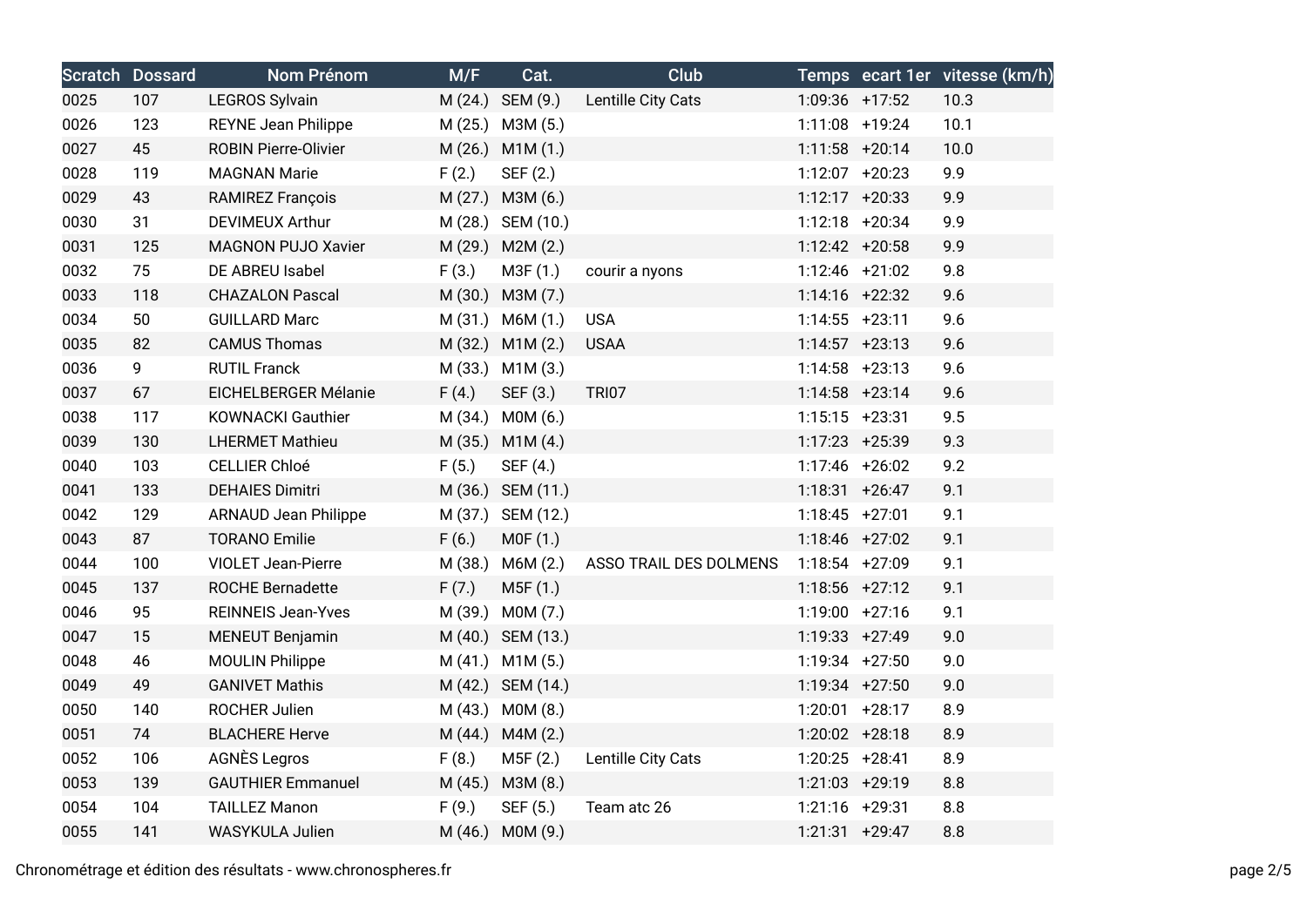|      | <b>Scratch Dossard</b> | Nom Prénom                | M/F     | Cat.                | Club                       |                   | Temps ecart 1er vitesse (km/h) |
|------|------------------------|---------------------------|---------|---------------------|----------------------------|-------------------|--------------------------------|
| 0056 | 55                     | <b>DIDIER Lise</b>        | F(10.)  | MOF(2.)             | <b>Team Spode</b>          | $1:21:37$ +29:53  | 8.8                            |
| 0057 | 126                    | <b>RAULET David</b>       |         | M (47.) M2M (3.)    |                            | $1:21:51$ +30:07  | 8.7                            |
| 0058 | 71                     | <b>FAURE Philippe</b>     |         | M (48.) M5M (1.)    | S/L USA AUBENAS            | $1:21:53$ +30:09  | 8.7                            |
| 0059 | 109                    | <b>REYNAUD Philippe</b>   |         | M (49.) M4M (3.)    |                            | $1:22:11 + 30:27$ | 8.7                            |
| 0060 | 86                     | CHABAL Joël               |         | M (50.) M1M (6.)    |                            | $1:22:25$ +30:41  | 8.7                            |
| 0061 | 94                     | <b>ISSARTEL Marilyne</b>  | F(11.)  | M2F(1.)             | les boulets de canon du 07 | $1:22:44$ +31:00  | 8.7                            |
| 0062 | 78                     | <b>RESSAYRE Marc</b>      |         | M (51.) M4M (4.)    |                            | 1:24:06 +32:22    | 8.5                            |
| 0063 | 131                    | <b>BARJON Lucie</b>       | F(12.)  | SEF (6.)            |                            | $1:24:16$ +32:32  | 8.5                            |
| 0064 | 52                     | <b>CARBONNIER Laurent</b> | M (52.) | M2M (4.)            | <b>PRVR</b>                | $1:25:47$ +34:03  | 8.3                            |
| 0065 | 85                     | MEYER Marie cécile        | F(13.)  | M2F(2.)             | <b>TCN</b>                 | $1:26:05$ +34:21  | 8.3                            |
| 0066 | 14                     | OLIVIER Jean claude       |         | M (53.) M5M (2.)    |                            | $1:26:16$ +34:32  | 8.3                            |
| 0067 | 23                     | <b>FEZAY Benoit</b>       |         | M (54.) M3M (9.)    | Run Audrey Vinezac         | $1:26:27$ +34:42  | 8.3                            |
| 0068 | 37                     | <b>NOUGIER Anthony</b>    |         | M (55.) M0M (10.)   |                            | $1:26:43 +34:59$  | 8.3                            |
| 0069 | 108                    | <b>REYNAUD Claudine</b>   | F(14.)  | M3F (2.)            |                            | 1:26:49 +35:05    | 8.2                            |
| 0070 | 64                     | <b>LAPAUW Yannick</b>     | M(56.)  | M4M (5.)            |                            | $1:26:50 + 35:06$ | 8.2                            |
| 0071 | 33                     | <b>DEVIMEUX Paul</b>      |         | M (57.) SEM (15.)   |                            | $1:27:00$ +35:15  | 8.2                            |
| 0072 | 76                     | <b>NDINI Blerta</b>       | F(15.)  | M1F(1.)             |                            | $1:27:01$ +35:17  | 8.2                            |
| 0073 | 18                     | <b>PALHEYRE Evelyne</b>   | F(16.)  | M2F(3.)             |                            | 1:27:28 +35:44    | 8.2                            |
| 0074 | 30                     | <b>ALEXANDRE Agathe</b>   | F(17.)  | SEF (7.)            |                            | $1:28:23$ +36:38  | 8.1                            |
| 0075 | 65                     | <b>MERCKY Anne</b>        | F(18.)  | M3F (3.)            |                            | 1:29:38 +37:53    | 8.0                            |
| 0076 | 61                     | ROUSSEAU Stéphanie        | F(19.)  | M1F(2.)             |                            | $1:29:38$ +37:53  | 8.0                            |
| 0077 | 39                     | <b>FLAUGERE Nicolas</b>   |         | M (58.) M2M (5.)    |                            | $1:30:16$ +38:32  | 7.9                            |
| 0078 | $\mathbf{1}$           | <b>MATHIEU Lou</b>        | F(20.)  | SEF (8.)            |                            | 1:30:46 +39:02    | 7.9                            |
| 0079 | 34                     | <b>DUHAMEL Flavie</b>     | F(21.)  | M1F(3.)             |                            | $1:31:00$ +39:16  | 7.9                            |
| 0080 | 54                     | <b>OLSZEWSKI Jacques</b>  |         | M (59.) M1M (7.)    | <b>PRVR</b>                | 1:31:06 +39:21    | 7.9                            |
| 0081 | 6                      | <b>HAVON Frederic</b>     |         | M (60.) M1M (8.)    |                            | 1:31:25 +39:41    | 7.8                            |
| 0082 | 21                     | <b>MONTERO Emmanuel</b>   |         | M (61.) M2M (6.)    |                            | $1:31:27$ +39:43  | 7.8                            |
| 0083 | 53                     | <b>CHARITA Audrey</b>     | F(22.)  | M2F(4.)             |                            | 1:31:36 +39:52    | 7.8                            |
| 0084 | 48                     | <b>COMTE Tanguy</b>       |         | M (62.) SEM (16.)   |                            | $1:32:35$ +40:51  | 7.7                            |
| 0085 | 47                     | <b>COMTE Mathilde</b>     |         | $F(23.)$ SEF $(9.)$ |                            | 1:32:36 +40:52    | 7.7                            |
| 0086 | 77                     | <b>AUBERT Frederic</b>    |         | M (63.) M0M (11.)   |                            | 1:32:50 +41:06    | 7.7                            |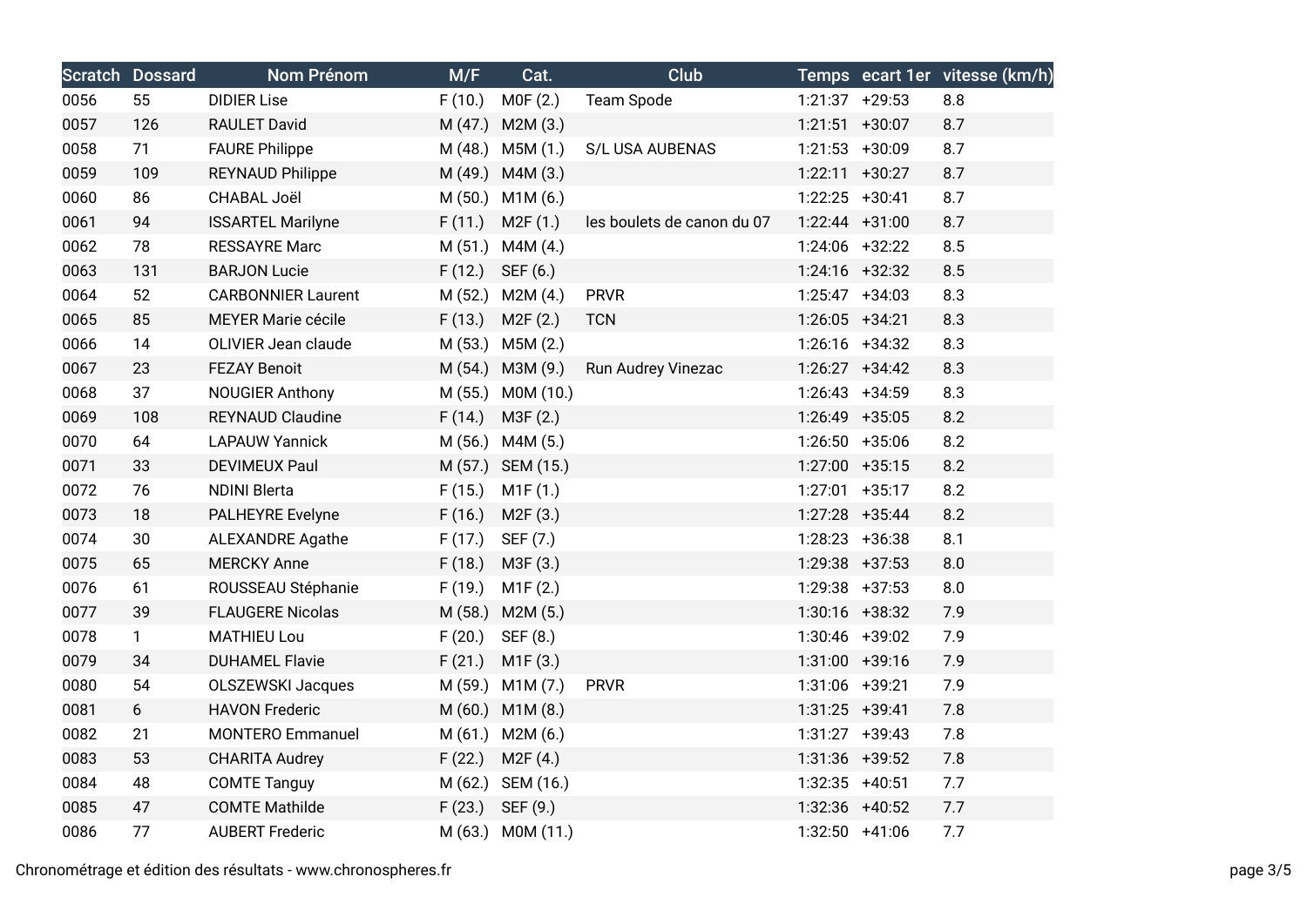|      | <b>Scratch Dossard</b> | <b>Nom Prénom</b>                | M/F    | Cat.                | <b>Club</b>                                                 |                  | Temps ecart 1er vitesse (km/h) |
|------|------------------------|----------------------------------|--------|---------------------|-------------------------------------------------------------|------------------|--------------------------------|
| 0087 | 138                    | <b>SAHUC Frederic</b>            |        | M (64.) M4M (6.)    |                                                             | $1:32:51$ +41:07 | 7.7                            |
| 0088 | 96                     | <b>THOMAS BILLOT Pascal</b>      |        | M (65.) M5M (3.)    |                                                             | $1:33:05$ +41:21 | 7.7                            |
| 0089 | 58                     | <b>GEORGES Fabien</b>            |        | M (66.) SEM (17.)   | Les chauves                                                 | 1:33:09 +41:25   | 7.7                            |
| 0090 | 59                     | MOSCONI Mélanie                  | F(24.) | SEF (10.)           | Les branleuses                                              | $1:33:10 +41:25$ | 7.7                            |
| 0091 | 10                     | <b>VEAU Mylene</b>               | F(25.) | M1F(4.)             |                                                             | $1:33:17$ +41:33 | 7.7                            |
| 0092 | 36                     | <b>FARGIER Nadege</b>            | F(26.) | SEF (11.)           | les boulets de canon du 07                                  | $1:33:28$ +41:44 | 7.7                            |
| 0093 | 29                     | <b>DEVIMEUX Thierry</b>          |        | M (67.) M5M (4.)    |                                                             | $1:33:37$ +41:52 | 7.6                            |
| 0094 | 89                     | <b>BLACHERE Marie-Laure</b>      | F(27.) | M4F (1.)            | Aubenas                                                     | $1:33:47$ +42:02 | 7.6                            |
| 0095 | 35                     | SPATOLA Pauline                  | F(28.) | SEF (12.)           |                                                             | 1:34:07 +42:23   | 7.6                            |
| 0096 | 12                     | AZEMA Cédric                     |        | $M(68.)$ M2M $(7.)$ | les boulets de canon du 07                                  | $1:34:07$ +42:23 | 7.6                            |
| 0097 | 83                     | <b>GIAVARIM Corinne</b>          | F(29.) | M5F (3.)            |                                                             | $1:34:17$ +42:33 | 7.6                            |
| 0098 | 62                     | MOREAU VEDRENNE Amandine F (30.) |        | JUF(1.)             | <b>ASAD</b>                                                 | $1:34:28$ +42:44 | 7.6                            |
| 0099 | 63                     | <b>CHABANNE Thomas</b>           |        | M (69.) M2M (8.)    |                                                             | $1:34:36$ +42:52 | 7.6                            |
| 0100 | 84                     | <b>GARCIA Rosario</b>            | F(31.) | M1F(5.)             |                                                             | $1:35:22$ +43:38 | 7.5                            |
| 0101 | 136                    | ROBERT Isabelle                  | F(32.) | MOF(3.)             |                                                             | 1:35:38 +43:54   | 7.5                            |
| 0102 | 7 <sup>7</sup>         | <b>ROCHE Elise</b>               | F(33.) | M1F(6.)             |                                                             | $1:35:43$ +43:59 | 7.5                            |
| 0103 | 22                     | <b>MONTERO Virginie</b>          | F(34.) | M2F(5.)             |                                                             | $1:35:43$ +43:59 | 7.5                            |
| 0104 | 69                     | <b>DUMAS Lionel</b>              |        | M (70.) M2M (9.)    |                                                             | $1:37:15$ +45:31 | 7.4                            |
| 0105 | 142                    | <b>BOUANCHEAU Evelyne</b>        | F(35.) | SEF (13.)           |                                                             | $1:39:32 +47:48$ | 7.2                            |
| 0106 | 79                     | MICHELET Frédéric                | M(71.) | M3M (10.)           |                                                             | $1:39:55$ +48:11 | 7.2                            |
| 0107 | $2^{\circ}$            | <b>CRUS Mélissa</b>              | F(36.) | SEF (14.)           |                                                             | 1:39:59 +48:14   | 7.2                            |
| 0108 | 13                     | <b>VOLLE Patrice</b>             |        | M (72.) M4M (7.)    |                                                             | $1:40:30 +48:46$ | 7.1                            |
| 0109 | 3 <sup>1</sup>         | <b>MATHIEU David</b>             |        | M (73.) M0M (12.)   |                                                             | $1:44:03$ +52:19 | 6.9                            |
| 0110 | 41                     | PEGNA Noelie                     | F(37.) | MOF(4.)             |                                                             | 1:44:49 +53:05   | 6.8                            |
| 0111 | 42                     | <b>MARCHAL Lionel</b>            |        |                     | M (74.) M2M (10.) asptt chalons en champagne 1:44:50 +53:06 |                  | 6.8                            |
| 0112 | 81                     | <b>BRANCHARD Pascal</b>          |        | M (75.) M5M (5.)    | S/L USA AUBENAS                                             | $1:44:57$ +53:13 | 6.8                            |
| 0113 | 66                     | <b>ARNAUD Audrey</b>             | F(38.) | <b>JUF (2.)</b>     |                                                             | 1:45:45 +54:01   | 6.8                            |
| 0114 | 32                     | <b>DEVIMEUX Maria</b>            | F(39.) | M5F (4.)            |                                                             | $1:45:58$ +54:14 | 6.7                            |
| 0115 | 88                     | <b>AUZAS Marjorie</b>            | F(40.) | MOF(5.)             |                                                             | $1:46:59$ +55:15 | 6.7                            |
| 0116 | 72                     | <b>FAURE Suzanne</b>             | F(41.) | M5F (5.)            | S/L USA AUBENAS                                             | 1:47:29 +55:45   | 6.6                            |
| 0117 | 4                      | <b>LAVASTRE FAMBON Sylvia</b>    | F(42.) | M0F (6.)            |                                                             | 1:49:34 +57:50   | 6.5                            |